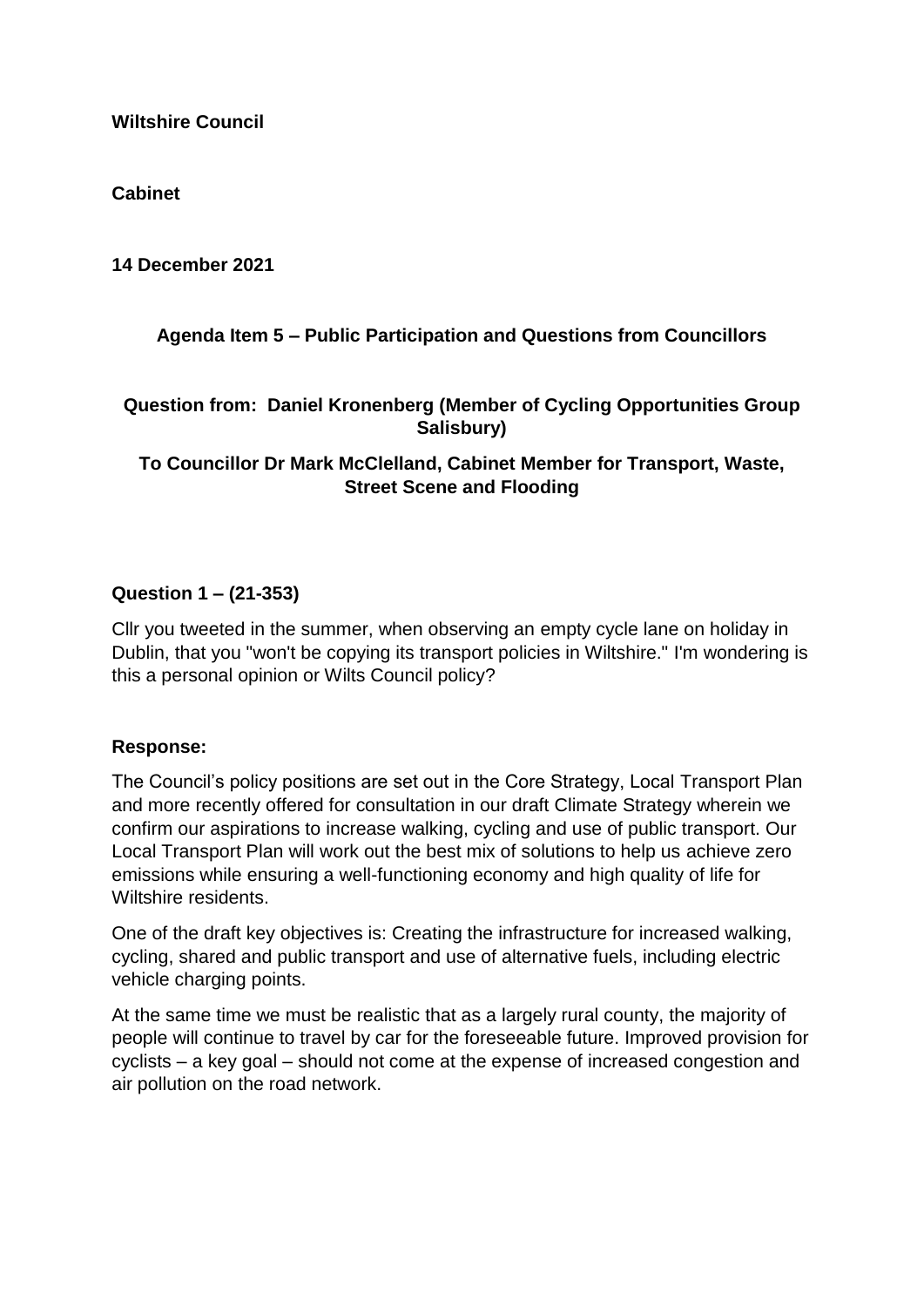# **Question 2 – (21-354)**

Will we fail to see any new cycling infrastructure for the whole county and how does this fit in with the Council declaring a climate emergency and commitment to active travel and encouraging healthy lifestyles and a healthier environment for the county?

# **Response:**

The Council has an extensive programme of walking and cycling improvements which are in various stages of feasibility, detailed design and delivery. We are also preparing Local Cycling and Walking Investment Plans (LCWIPs) for our major towns as well as a countywide version. LCWIPs will be the subject of consultation, and are key to accessing future funding from Department for Transport.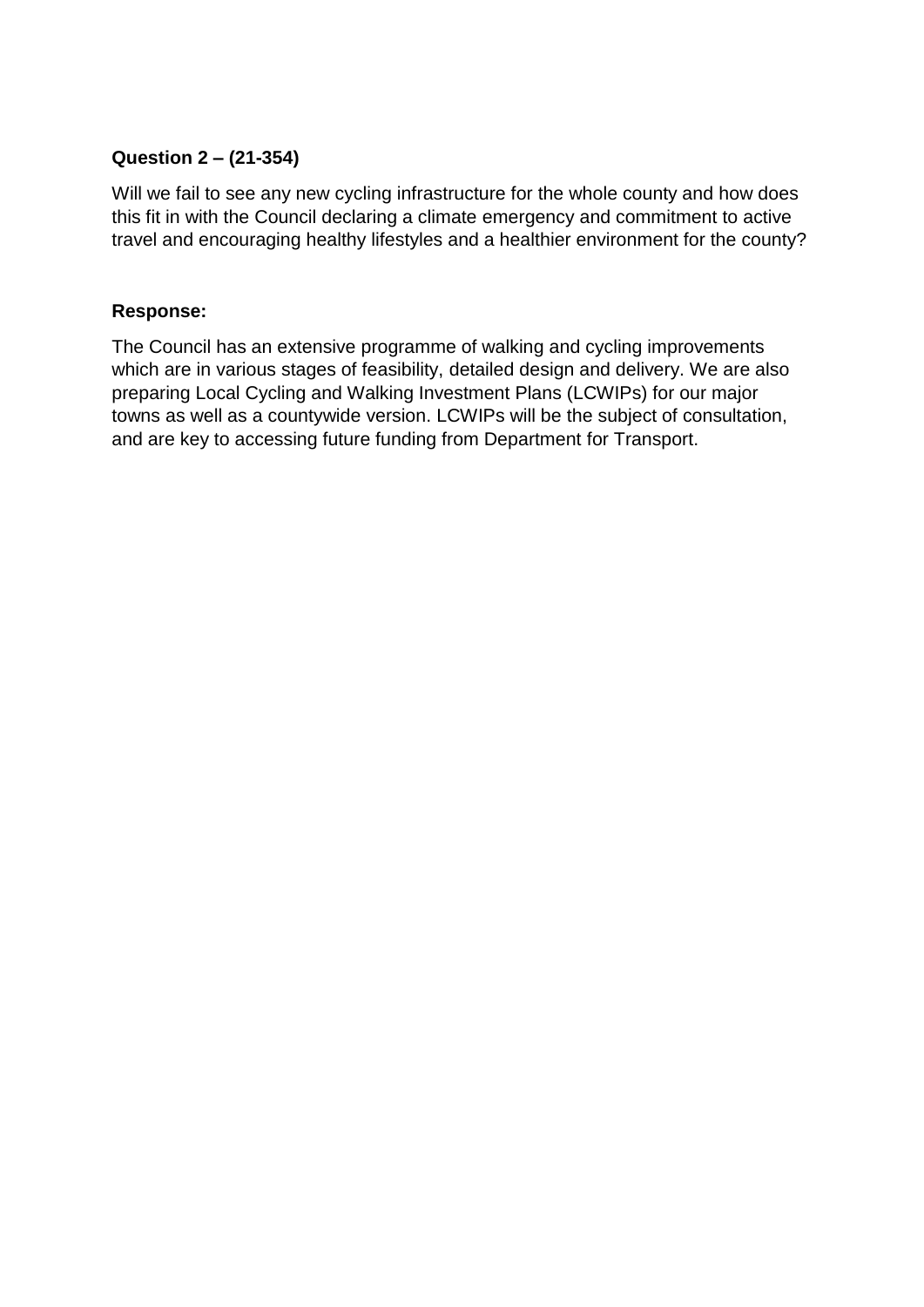**Cabinet**

**14 December 2021**

**Agenda Item 5 – Public Participation and Questions from Councillors**

**Question from Julie Wheeler (Resident in Chippenham) – Future Chippenham** 

## **To Councillor Richard Clewer Cabinet Member for Economic Development, Military Civil Integration, Arts, Heritage and Tourism /**

### **Councillor Nick Botterill Cabinet Member for Development Management, Strategic Planning and Climate Change**

#### **Statement**

This week we had pop up consultations in town regarding 'Future Chippenham' and we were invited to get involved. So having read your vision for us on the morning of Saturday 4th December at 8.00 I headed down to Borough Parade to give you my opinion. We waited and waited, we walked all round Borough Parade and there was no one there! We checked the time and place on our leaflet. Yes, we were in the right place at the right time. There was definitely no one there! We eventually had to go home as we had an appointment to keep. Later that day we discovered from others that the consultants had actually set themselves up on the town bridge instead.

It has also been reported to me that someone else had gone to the railway station to speak to the 'consultants' They again failed to find them. Later they discovered that they were in the Waiting Room. What busy commuters are going to look in the waiting room on their way in or out out of the station?

Then I have looked online to fill in the form. First there is lots and lots and lots of information about what you intend for us in Chippenham and why you think it is a good thing. Then I looked on the form. I was puzzled. Nowhere on the form that I could see, was the opportunity to say what I needed to say. No where that I could say that I do not want the beautiful countryside between Pewsham and the Lacock roundabout to be replaced by a bridge, a distributor road and about 4 thousand houses. Nowhere on the form to say NO.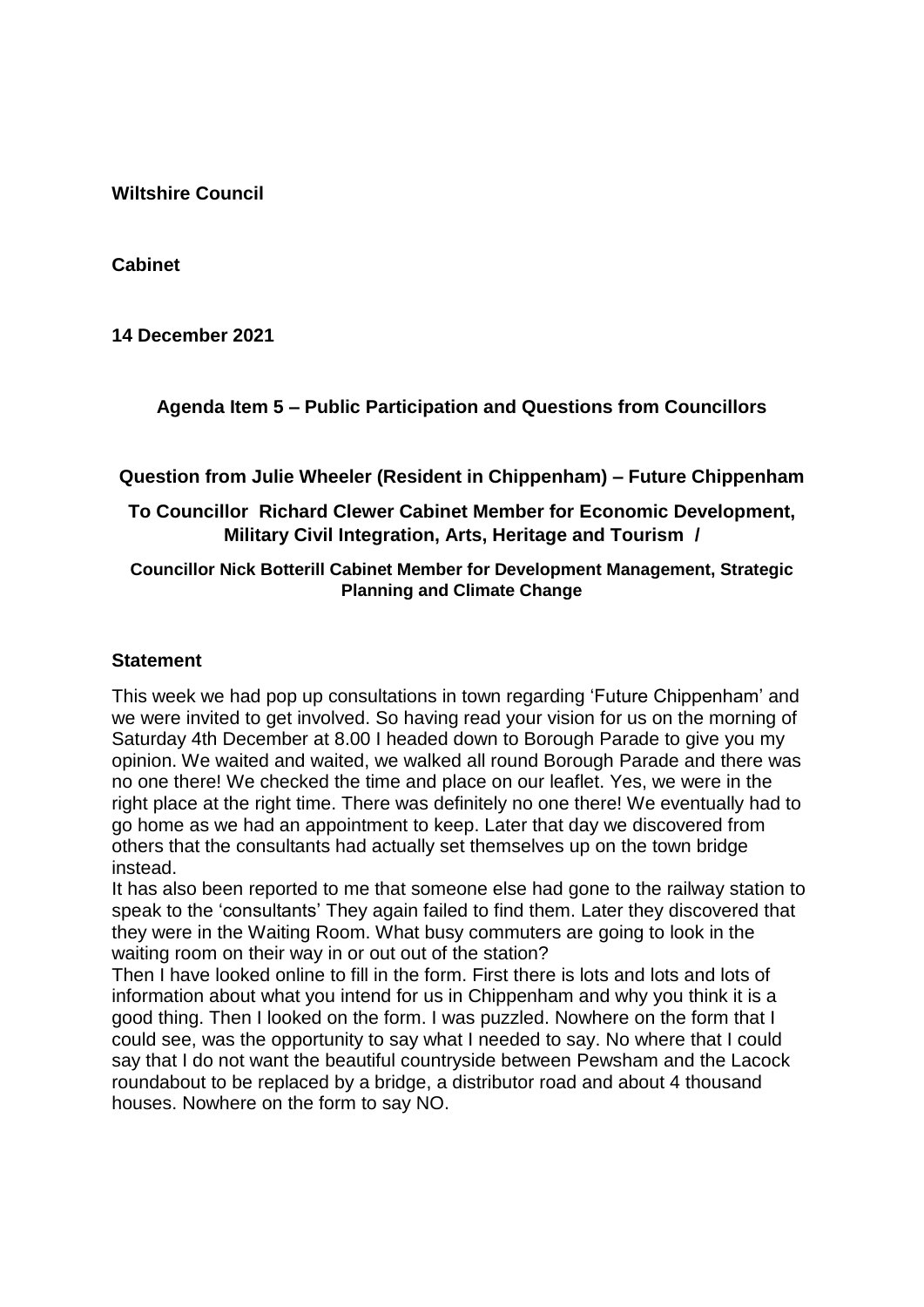### **Question 1 – (21-355)**

So my question to you is, was it really your intention to consult us, to properly engage with us here in Chippenham or was it just a tick box exercise for you?

### **Response:**

We are currently engaging with stakeholders and local residents about the potential vision for the Future Chippenham scheme. The feedback received will then feed into the Framework Masterplan that is being developed for the entire site. A full public consultation on the Future Chippenham Framework Masterplan is planned to be held in Spring 2022.

Unfortunately, we had to change the venue to the town bridge as we were unable to secure a permit for Borough Parade within the available timescales. This change was promoted on social media, our residents' newsletter and on our website and Future Chippenham representatives were there from 8am to 4pm.

On the advice of the railway staff the Future Chippenham representatives were at the front and back entrances to Chippenham Railway Station for two sessions on 3 December 2021 - 7am to 9am and 3.30pm to 6pm. They were not located in the waiting room.

The questionnaire is intended to capture people's feedback to help create a vision for Future Chippenham, should the scheme go ahead. The scheme is subject to the outcome of the Local Plan review and agreement with Homes England to forward fund infrastructure for the southern scheme.

As for the consultation form this is an initial consultation to help develop the formal consultation that will take place in 2022 as part of the master plan exercise.

Therefore, although we respect that there will be people who wish to object to any development that is not the purpose of this exercise. There will be an opportunity to object as part of that consultation and the statutory consultation process that would accompany any planning applications for development.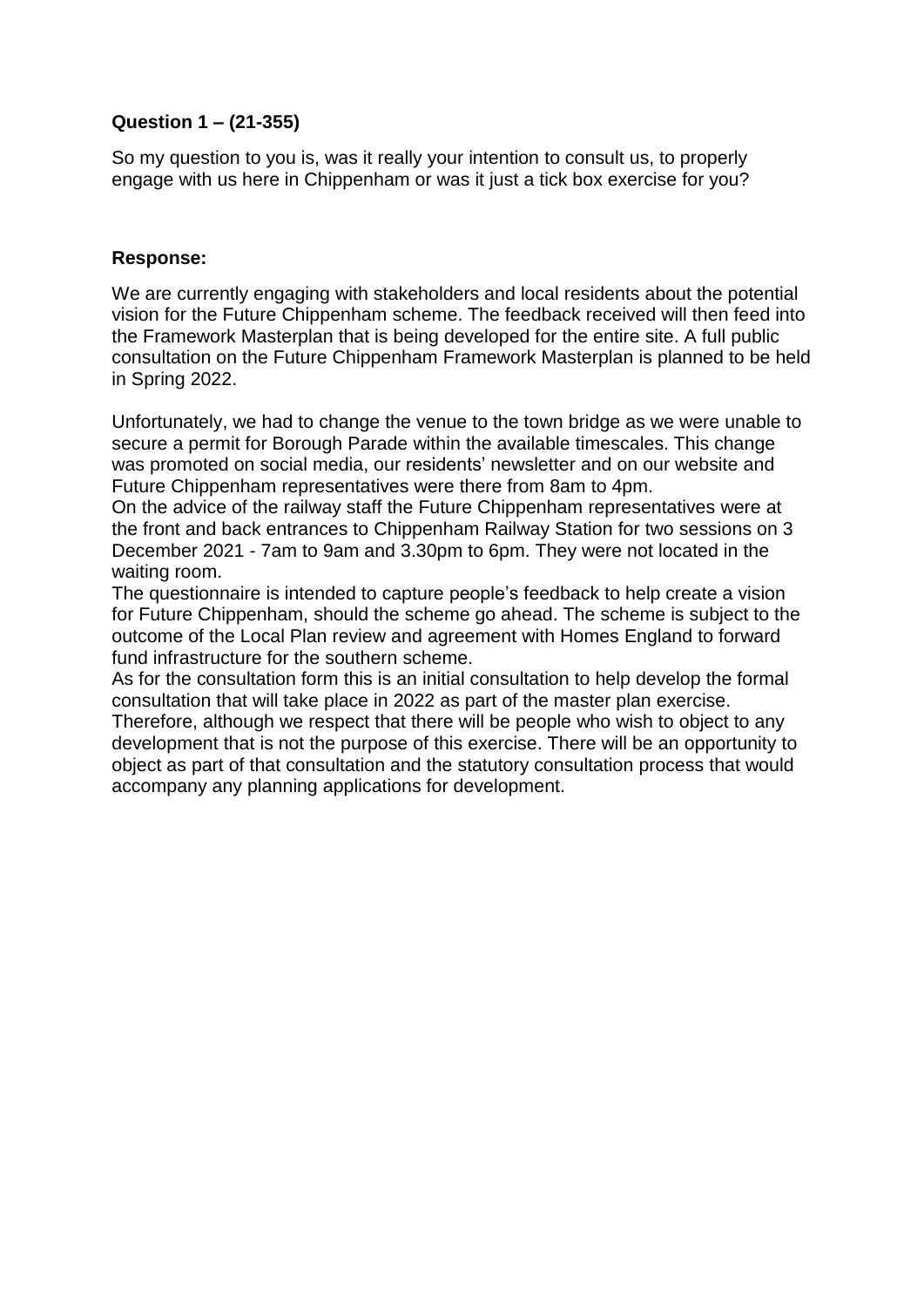**Cabinet**

**14 December 2021**

# **Agenda Item 5 – Public Participation and Questions from Councillors**

### **Question from Mel Boyle – Future Chippenham**

# **To Councillor Richard Clewer Cabinet Member for Economic Development, Military Civil Integration, Arts, Heritage and Tourism /**

# **Councillor Nick Botterill Cabinet Member for Development Management, Strategic Planning and Climate Change**

#### **Statement**

I attended the Future Chippenham pop up event and the team didn't seem to understanding the planning process, they said it wasn't their job to do so but the information they were giving out was misleading for this reason. As were the signs.

# **Question 1 – (21-356)**

20% of the housing for the whole of Wiltshire in Chippenham, is not sustainable without guaranteed employment for current residents who have to out commute and the new residents. The jobs available that are above the living wage are in Melksham, Devizes and Corsham not Chippenham. The Future Chippenham team said this would be sorted out but didn't know how. If you are consulting and promising it on posters where is the evidence for Scrutiny?

# **Response:**

The Future Chippenham master planning exercise will include proposals for homes and commercial development for jobs. There will be an opportunity to scrutinize and contribute to that process.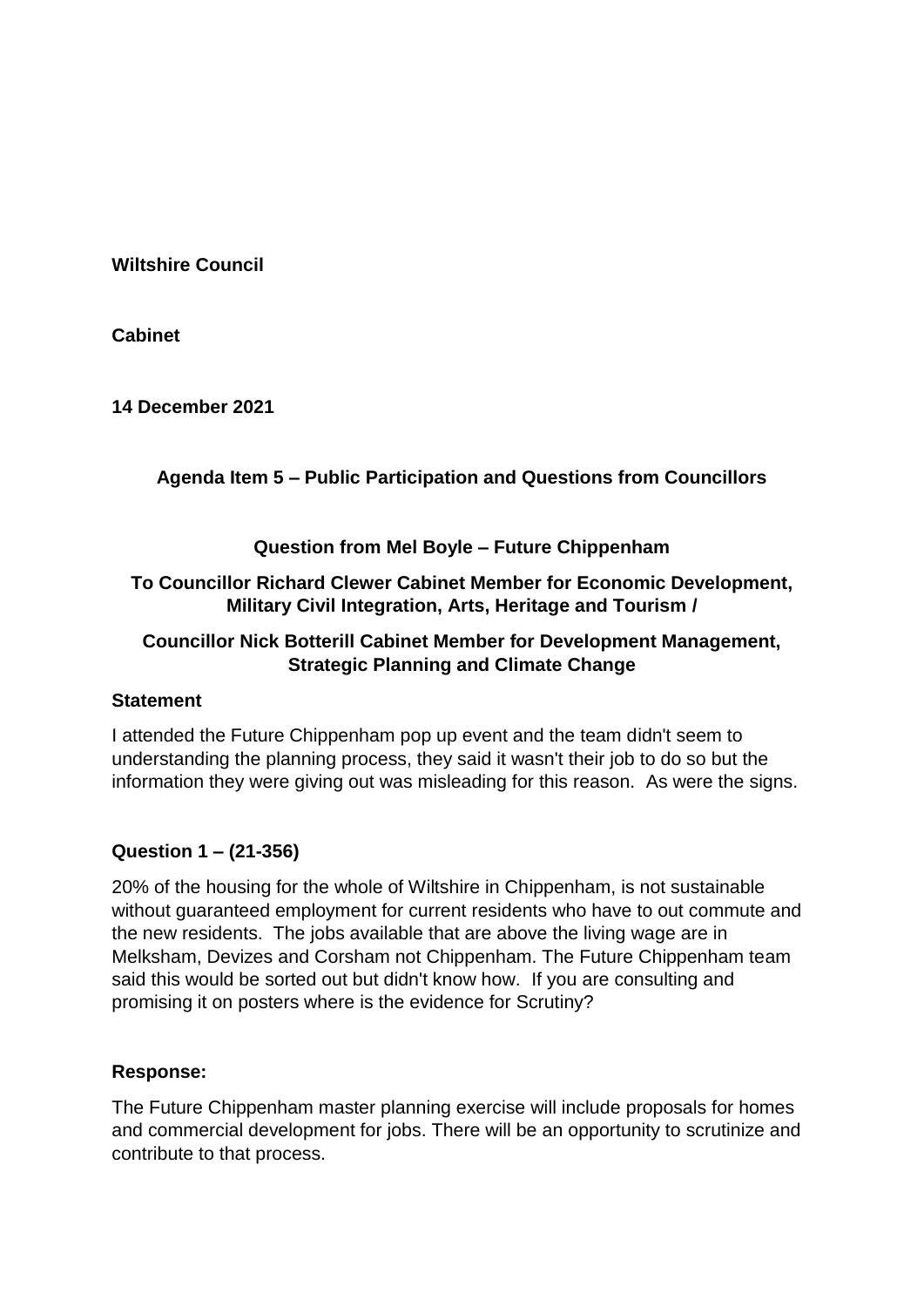# **Question 2 – (21-357)**

Where is the evidence of Chippenham's housing need until 2036, how was this calculated to be put on a poster and used on a consultation. All across Wiltshire we can see houses being built on greenfield sites but when we ask for the updated figures for the houses built we are told there are no figures since April 2019, if you don't know what has been built how can you know what is required, not just in Chippenham but all across Wiltshire?

### **Response:**

The leaflet made available with the consultations makes reference to over 40,000 homes for Wiltshire to 2036. This draws on the published information including a need assessment accompanying the Wiltshire Local Plan Review consultation that took place earlier this year, which can be found on the Council's website at [Local Plan](https://eur02.safelinks.protection.outlook.com/?url=https%3A%2F%2Fwww.wiltshire.gov.uk%2Fplanning-policy-local-plan-review-consultation&data=04%7C01%7CSimon.Hendey%40wiltshire.gov.uk%7C5611fdb86d594ec0e5b108d9bbcb8f39%7C5546e75e3be14813b0ff26651ea2fe19%7C0%7C0%7C637747305213455378%7CUnknown%7CTWFpbGZsb3d8eyJWIjoiMC4wLjAwMDAiLCJQIjoiV2luMzIiLCJBTiI6Ik1haWwiLCJXVCI6Mn0%3D%7C3000&sdata=rm%2Bk3b0vPghG0pcDVmuo0PV69f%2BCnwEE7gGddP70Xrw%3D&reserved=0)  [Review consultation -](https://eur02.safelinks.protection.outlook.com/?url=https%3A%2F%2Fwww.wiltshire.gov.uk%2Fplanning-policy-local-plan-review-consultation&data=04%7C01%7CSimon.Hendey%40wiltshire.gov.uk%7C5611fdb86d594ec0e5b108d9bbcb8f39%7C5546e75e3be14813b0ff26651ea2fe19%7C0%7C0%7C637747305213455378%7CUnknown%7CTWFpbGZsb3d8eyJWIjoiMC4wLjAwMDAiLCJQIjoiV2luMzIiLCJBTiI6Ik1haWwiLCJXVCI6Mn0%3D%7C3000&sdata=rm%2Bk3b0vPghG0pcDVmuo0PV69f%2BCnwEE7gGddP70Xrw%3D&reserved=0) Wiltshire Council.

The latest published information on housing land supply uses a base date of 1 April 2019. The Council is currently working on a new housing land supply statement that will update the housing land supply position using a base date of 1 April 2021, this will also set out information on homes built and commitments that are in the pipeline, including allocated sites and sites already with planning permission.

Housing need (the number of new homes needed over a period of time) is calculated using the Government's standard methodology to a set formula which is used by all local authorities. This does not use house building statistics. However, to determine how much need might be left to plan for it is normal practice to take off the number of homes built since the base date of the housing need period and any committed housing in plans or with planning permission already that will be built by the end of the period. This then indicates how many new homes, over and above what we already know about, need to be provided for on new sites.

#### **Statement**

CPRE say you have built 40% more houses than needed, Government policy will not change until 2025 so the majority of these rushed through houses will have to be retrofitted at the expenses of the purchasers and have high energy bills, Future Chippenham said the developers would do the right thing and didn't know about policy update being required again misleading residents.

#### **Question 3 – (21-358)**

Putting up posters and saying to students at a College event that they would have an affordable eco home with employment and all facilities within 15 minutes walk has distorted the consultation. Who wouldn't agree to that fairytale?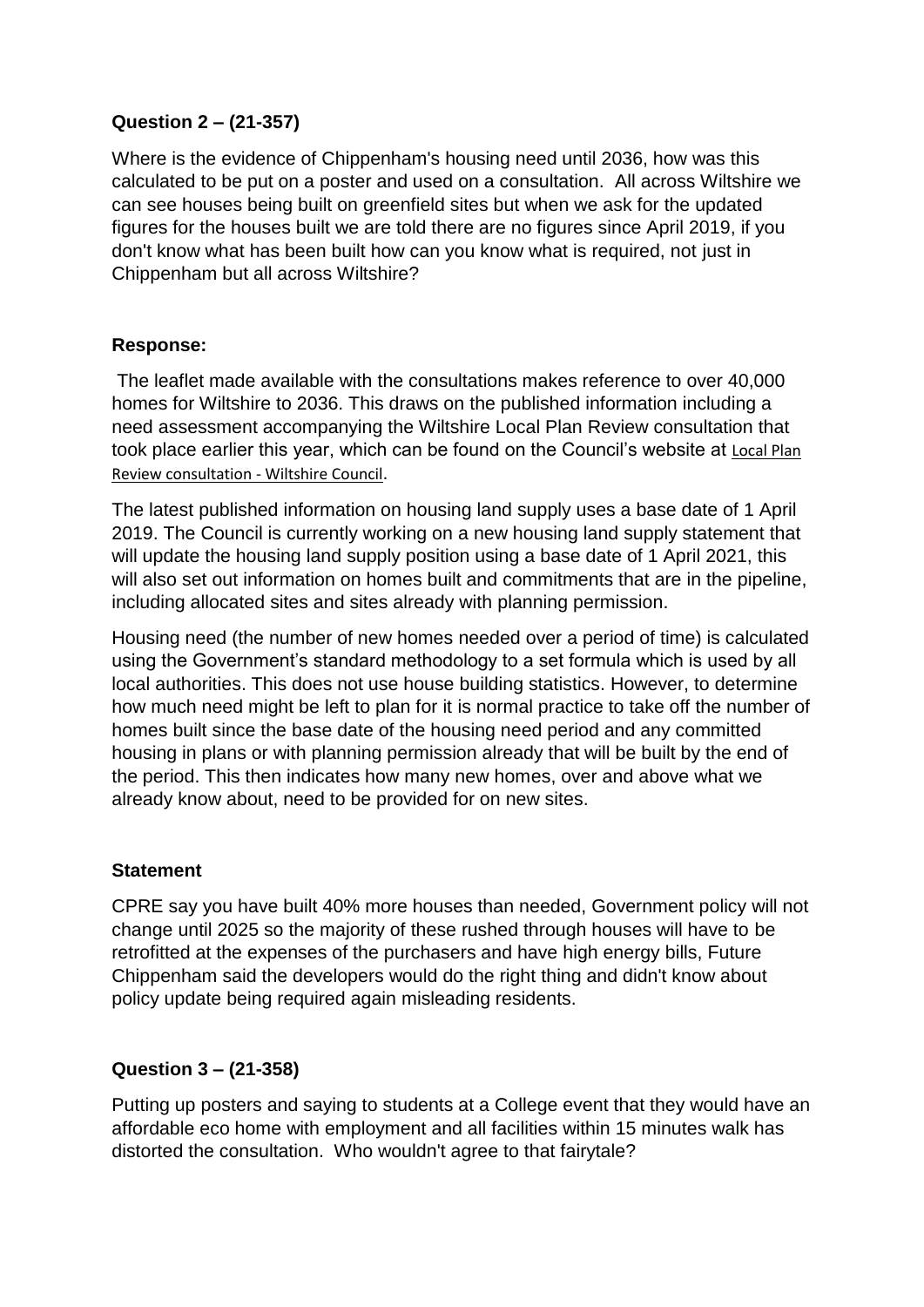### **Response:**

We are currently engaging with stakeholders and local residents about the potential vision for the Future Chippenham scheme. As part of this process we have referred to Garden Communities principles. Future Chippenham can help to create 15-minute neighbourhoods with all facilities and services within a 15-minute walk or cycle.

The feedback received from this round of engagement will then feed into the Framework Masterplan that is being developed for the entire site. A full public consultation on the Future Chippenham Framework Masterplan is planned to be held in Spring 2022.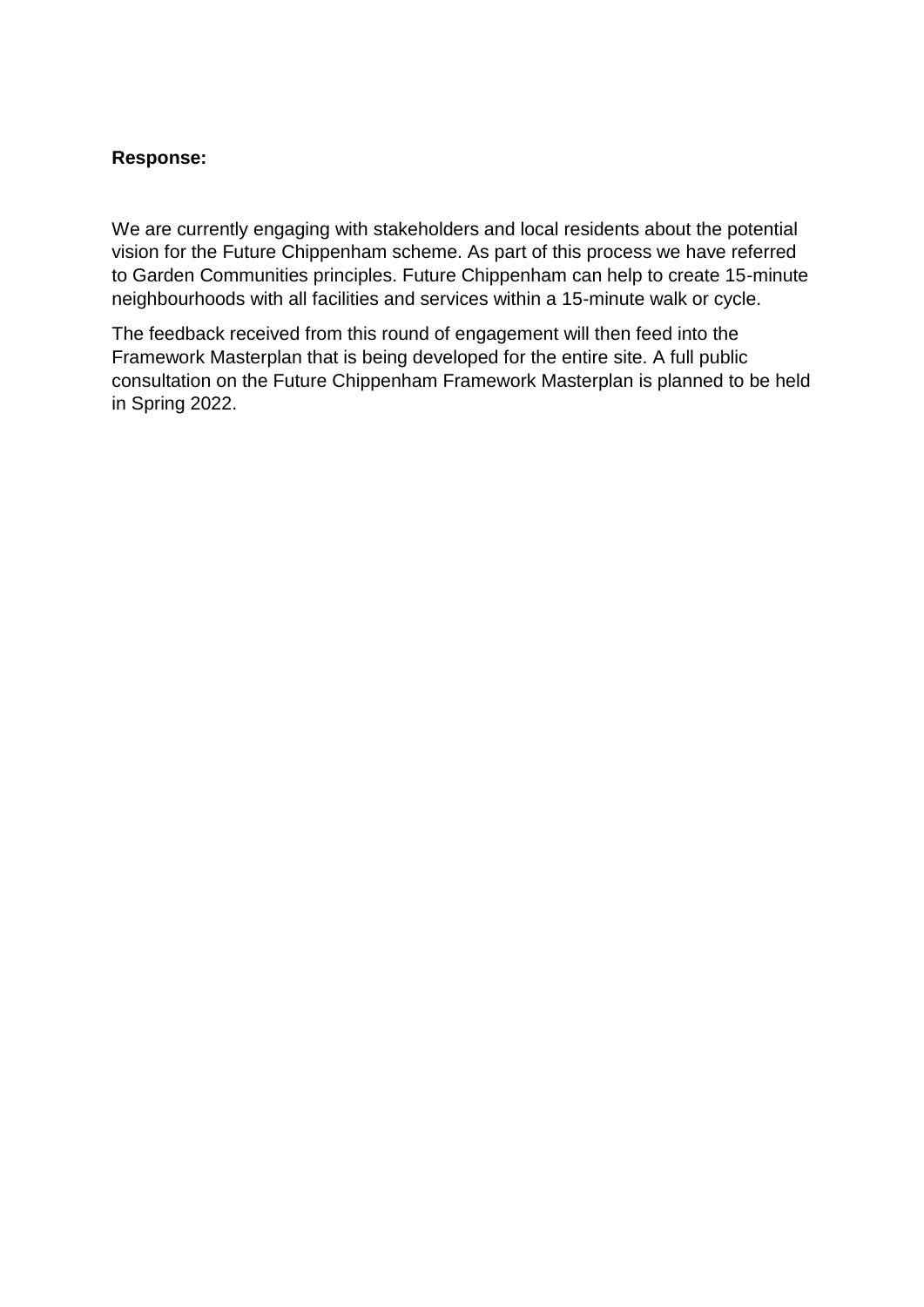**Cabinet**

**14 December 2021**

# **Agenda Item 5 – Public Participation and Questions from Councillors**

### **Question from Cllr David Vigar Councillor for Trowbridge Grove – Updates to NPPF**

#### **To Councillor Nick Botterill Cabinet Member for Development Management, Strategic Planning and Climate Change**

### **Question 1 – (21-359)**

As the National Planning Policy Framework (NPPF) requires local planning authorities to update annually their "supply of specific deliverable sites sufficient to provide a minimum of five years' worth of housing", and as the last Wiltshire Housing Land Supply Statement was published in December 2020, will the Council be publishing an updated land supply statement this month as required by the NPPF?

#### **Response:**

We are currently working on a new housing land supply statement that will update the housing land supply position using a base date of 1 April 2021. This will be published as soon as it is available early next year.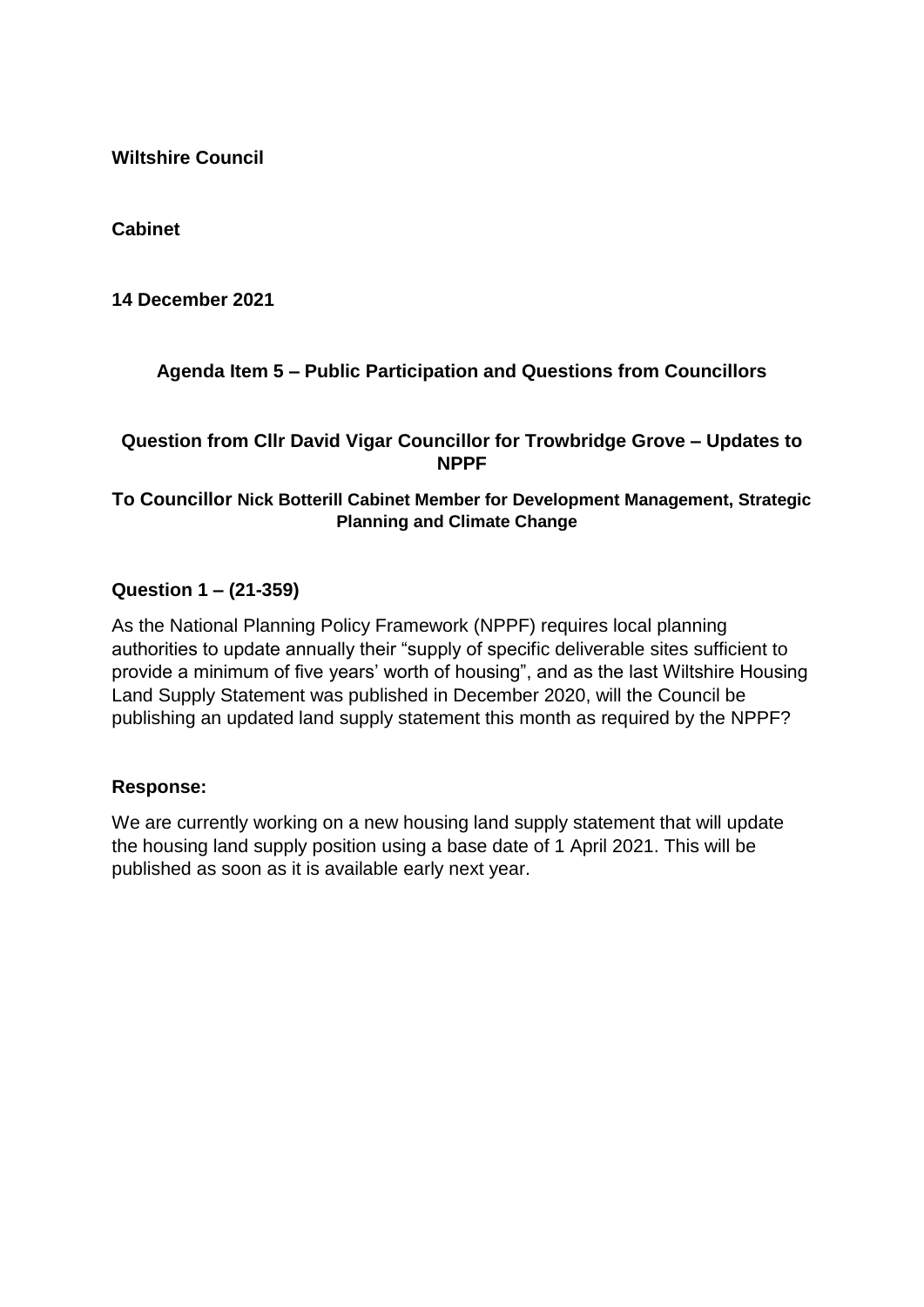**Cabinet**

**14 December 2021**

# **Agenda Item 5 – Public Participation and Questions from Councillors**

# **Statement/Question from Colin Gale (Chairman of Rushall Parish Council) – Upavon Primary School**

# **To Councillor Phil Alford Cabinet Member for Cabinet Member for Housing, Strategic Assets, Asset Transfer**

#### **Statement**

Upavon Primary School was initially closed and mothballed for various reasons including demand based on future pupil numbers partly due to some perceived uncertainty regarding Upavon Military Camp.

Upavon children have subsequently travelled to neighbouring primary schools ie Rushall, Woodborough etc. Although Upavon and Rushall have adjoining parish boundaries there is no public footpath joining the two villages and the volume and size of traffic prohibits safe non carbon passage to Rushall Primary School.

Due to increased pupil numbers at Rushall Primary School a temporary classroom was added to the school site with an initial planning approval expectancy of 5 years. Prior to the five year planning approval lapse the need for the additional provision need was reviewed by Wiltshire Council and an extension granted due to the uncertainties in requirement that would result from Army Re-Basing.

Since the mothballing of the school the future of the Military Camp and the significant number of residence living behind the wire has become more certain and there is a significant housing development nearing completion in Upavon.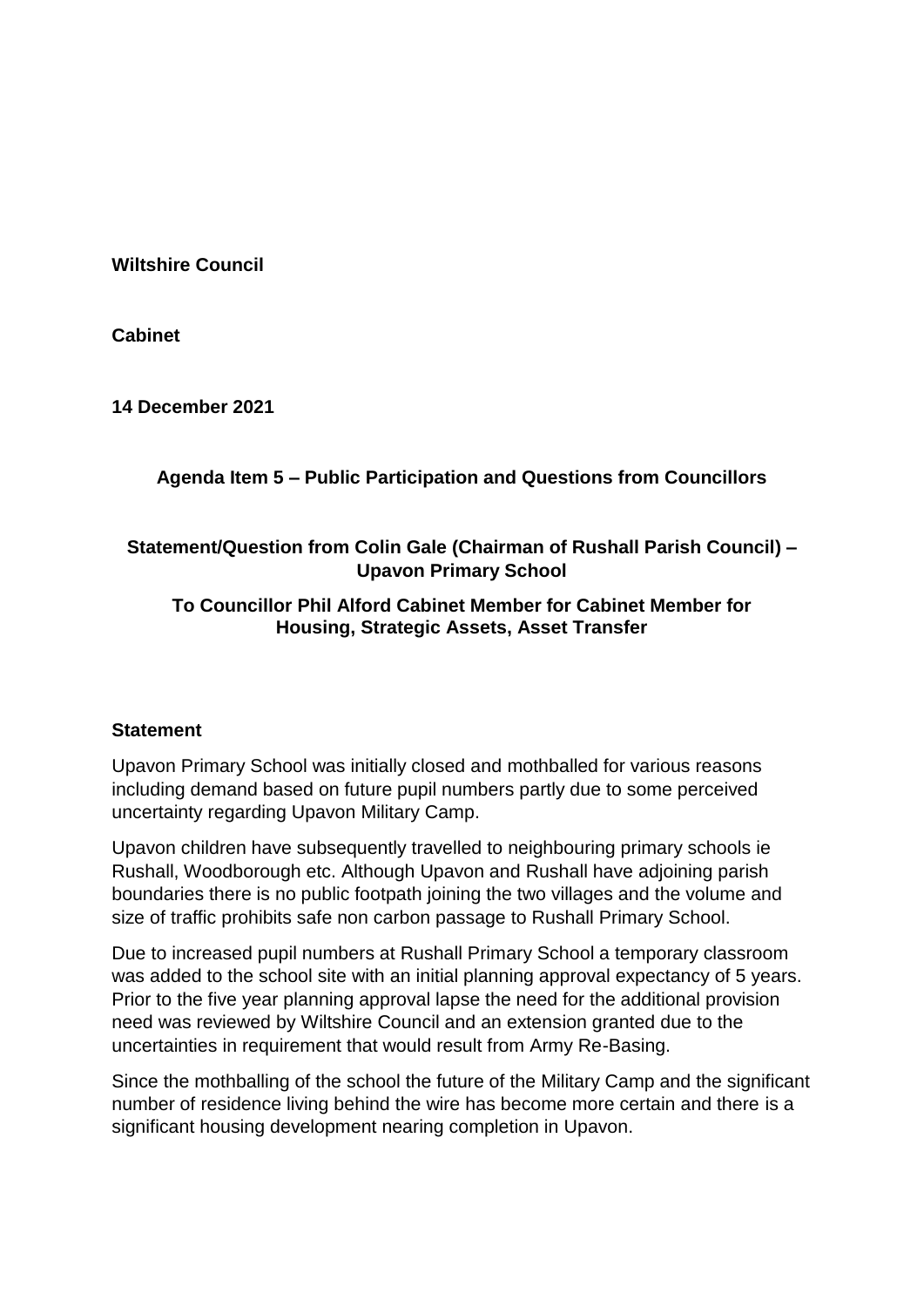For over 10 years Rushall has been engaged in a 'Safe Pedestrian Access Scheme' within the village so that residents can walk within the village and the children can walk to school. The access scheme is currently looking for a WC highways substantive funding grant to progress the footpath closer to Rushall Drove but there is at least one further phase to achieve that goal.

The housing development at Upavon Whistledown included a footpath that just fell short of reaching Rushall Drove. The original plans for this footpath/cycleway were intended to link with the next phase of the Rushall footpath but Wiltshire planners allowed the developers to cut short the original footpath plan. Rushall did not receive any infrastructure funding from the Whistledown development and are continuously funding the footpath development that will benefit both villages from the Rushall precept and Pewsey CATG funds.

Sale of the Former Primary School:

There was no local consultation with respect to Wiltshire Councils plan to dispose of the Upavon Primary School site. Rushall Parish Council only became aware of the Wiltshire Council proposal on the 23rd November 2021 when reading the Cabinet Meeting Agenda.

The sale of the Upavon Primary School site does not appear to be consistent with pupil provision need in the area while Army Re-Basing is not fully complete and there is still a temporary classroom provision at Rushall Primary School.

If the sale of the site proceeds it will probably be to a developer for further housing which will lead again to adequate pupil provision debates. The rationale for the disposal of this site does not seem to be clear and transparent to the local residents in the area.

If Wiltshire Council proceed with the disposal of the Upavon Former Primary School site after justifying adequate pupil provision in the Pewsey Area, then a non-carbon provision should be included as part of the site sale decision to facilitate Upavon children to be able to safely walk to Rushall Primary School.

#### **Wiltshire Council Response of 30th Nov 21:**

Rather than seeking authority to dispose of the former school, the paper seeks to declare the site surplus and available for review. After Cabinet there will be consultation both internally and externally, through local elected members and relevant town/parish councils, to consider options for the site before any decision to dispose of the site is made. The process is set out in Appendix One of the report.